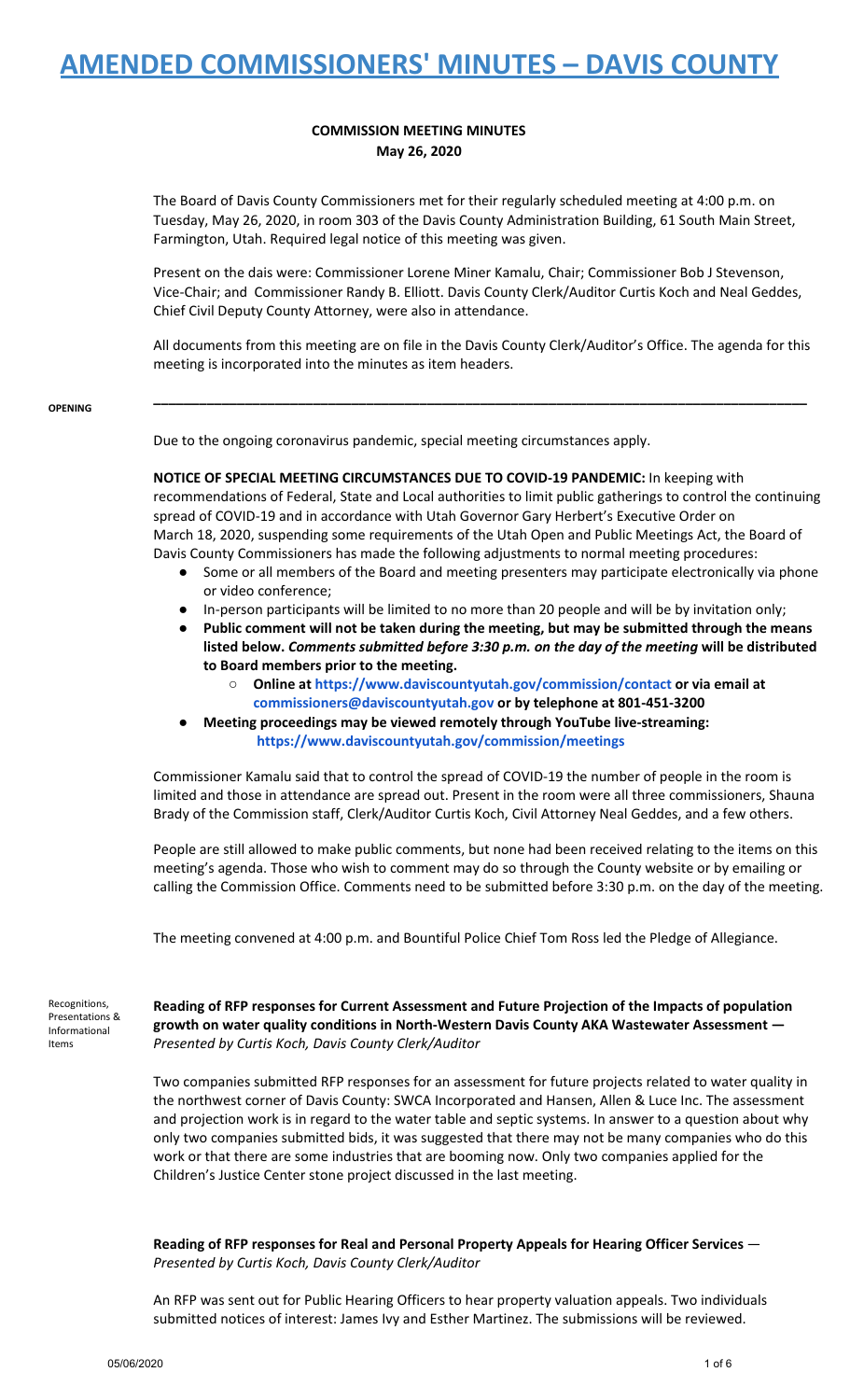Notice of Intent #2020-211 to Engage in Contract Negotiations with Acme Construction Inc. for Mill Creek Sediment Basin floor

### **Notice of Intent #2020-211 to Engage in Contract Negotiations with Acme Construction Inc. for the Mill Creek Sediment Basin concrete floor project** — *Presented by Curtis Koch, Davis County Clerk/Auditor*

A Notice of Intent to Engage in contract negotiations with Acme Construction Inc., for the Mill Creek Sediment Basin concrete floor project, was presented. Discussion was had about the location of the basin, which is just off the freeway at 500 South in Bountiful, near the RB's [One Stop] gas station. The sediment basin was moved further down the line a couple of years ago, because it was difficult to access. The concrete will allow the water to come through and then settle at that location further down.

Notice of Intent #2020-212 to Engage in Contract Negotiations with New Concepts Construction For CJC repairs

**PUBLIC COMMENTS** **Notice of Intent #2020-212 to Engage in Contract Negotiations with New Concepts Construction for the Children's Justice Center (CJC) tile façade repair** — *Presented by Curtis Koch, Davis County Clerk/Auditor*

New Concepts Construction has been selected for the project on the Children's Justice Center, replacing the tile façade and the repair work needed for that building.

Commissioner Kamalu invited anyone in the room, who would like to speak as a citizen, to make comments.

**\_\_\_\_\_\_\_\_\_\_\_\_\_\_\_\_\_\_\_\_\_\_\_\_\_\_\_\_\_\_\_\_\_\_\_\_\_\_\_\_\_\_\_\_\_\_\_\_\_\_\_\_\_\_\_\_\_\_\_\_\_\_\_\_\_\_\_\_\_\_\_\_\_\_\_\_\_\_\_\_\_\_\_\_\_\_\_\_**

**Rhonda Perks, representing Congressman Chris Stewart,** said the Congressman was at the Bountiful Veteran's Park ground-breaking this morning. It was the second event he's attended in the last few months. On Friday, he was at the State Capitol to recognize the nine U.S. Naval Academy graduates this year from Utah. One of those nine, Alex Hardy of Bountiful, was charged to Congressman Stewart specifically. The Congressman and his staff are really proud to send him off to his first assignment. He's not sure what that's going to be yet, but he is a wonderful representative for the State of Utah and our military. Congressman Stewart is happy to be out doing a few small events. He was really missing being out in public with his constituents. He caught a plane this afternoon and will work for the rest of the week in Washington, D.C.

The Congressman is grateful for all of the elected officials in the District and the way they've conducted themselves over the last few months, being willing to try to take care of constituents the best way they know how.

May Employee Service Awards **May Employee Service Awards —** *Presented by Commissioner Lorene Kamalu*

Milestone anniversaries of County employees were recognized, and appreciation was expressed for their service. The employees couldn't attend the meeting in person, but Commissioners read their names and noted that some have been with the County for a long time. Certificates, medallions and gift cards will be awarded to each of them.

### **Five years of service 20 years of service**

Brindy Solomon, Children's Justice Center Ryan Perkins, Attorney's Office Connor Bowman, Davis Park Golf Bryan Smith, Animal Care

## **10 years of service**

Cindy Stoeckl, Information Systems **25 years of service** Kelcie Baer, Corrections Laura Acerson, Assessor's Office Mary Miller, Library **Brandon Hunt, Public Works** 

### **15 years of service**

Jammie Cox, Sheriff's Office **30 years of service** Chase Peterson, Corrections

David Hansen, Events Center

Byron Yamane, Public Works

**\_\_\_\_\_\_\_\_\_\_\_\_\_\_\_\_\_\_\_\_\_\_\_\_\_\_\_\_\_\_\_\_\_\_\_\_\_\_\_\_\_\_\_\_\_\_\_\_\_\_\_\_\_\_\_\_\_\_\_\_\_\_\_\_\_\_\_\_\_\_\_\_\_\_\_\_\_\_\_\_\_\_\_\_\_\_\_\_**

Kevin Rose, Sheriff's Office The Tiffany Hess, 911 Emergency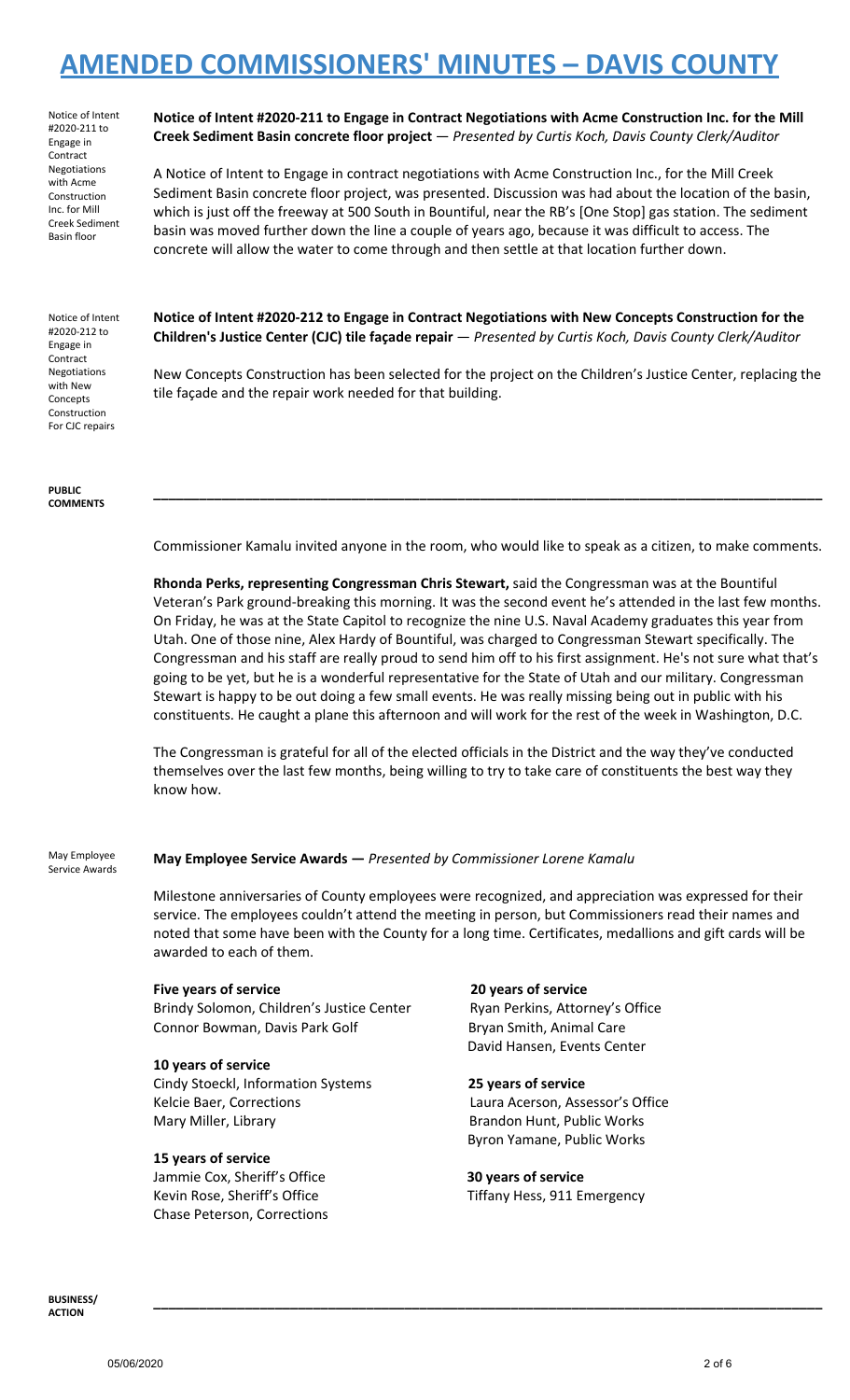Amendment #2020-44-A with Utah Dept. of Health to increase funding for TB Prevention and Control

Agreement #2020-213 with C & E Stone Masonry for bridge wall at Davis Park Golf Course

Request #2020-214 for **Temporary** Access License to Kendall J. Heaps and Jill M. Heaps for access to Mutton Hollow Regional Retention Basin

Change Order #2019-561-A #1 with Spindler Construction Corp. to original contract amount increased as a result of bids submitted for the North Branch (Clearfield)

**Amendment #2020-44-A with the Utah Department of Health to increase funding and replace Attachment A for TB Prevention and Control** — *Presented by Commissioner Kamalu*

An amendment to a contract with the Utah Department of Health was introduced. The contract is for tuberculosis prevention and control, and the amendment is to increase funding and replace Attachment A. The contract period is 04/01/2020 to 12/31/2020. The receivable amount is \$5,160.

Agreement #2020-213 with C & E Stone Masonry for construction of a bridge wall across the stream on **the 18th Hole at Davis Park Golf Course** — *Presented by Commissioner Kamalu*

The contract period is 05/25/2020 to 06/25/2020. The payable amount is \$12,960.

Request #2020-214 for a Temporary Access License to Kendall J. Heaps and Jill M. Heaps for access to, **through and across the flood control facilities known as the Mutton Hollow Regional Retention Basin** — *Presented by Commissioner Kamalu*

A request was submitted for a Temporary Access License to Kendall J. Heaps and Jill M. Heaps for access to, through, and across the flood control facilities known as the Mutton Hollow Regional Retention Basin. They are adjoining property owners who want access so they can do some repairs, including fixing a fence. The contract period is 05/26/2020 to 06/26/2020. There is no financial amount associated with this item.

**Change Order #2019-561-A #1 with Spindler Construction Corp. to the original contract amount increased as a result of bids submitted for the North Branch (Clearfield)** — *Presented by Commissioner Kamalu*

The first change order to a contract with Spindler Construction Corporation, for the new North Branch Library in Clearfield, was presented.

Following initial submission of subcontractor bids, which were closer to \$4.9 million, subsequent value engineering discussions occurred between the County, Spindler Construction, and AJC Architects, as part of the ongoing CMGC (Construction Manager General Contractor) process. The changes were not structural and mainly centered around changes to the exterior plaza of a library as well as some changes to the interior of the library. The document forms the basis for the GMP (Guaranteed Maximum Price) and Notice to Proceed, which is also on the Commission agenda. The Notice to Proceed also includes a detailed list of the project costs that are the basis for this change order. Commissioner Kamalu heard the description of the changes as a member of the Library Board. The CMGC process allows the County to keep changes from happening later and driving costs up because they weren't foreseen early in the process.

The contract period began 11/29/2019 and there is no ending date. The payable amount is an increase of \$126,287, taking the contract amount from \$4.5 million to \$4,626,287.

Notice to Proceed #2019-561-B to Spindler Construction Corp. and GMP letter from Spindler Construction Corp. for the North Branch (Clearfield) Library construction project

**Notice to Proceed #2019-561-B to Spindler Construction Corp. and GMP (Guaranteed Maximum Price) letter from Spindler Construction Corp. for the North Branch (Clearfield) Library construction project** — *Presented by Commissioner Kamalu*

A Notice to Proceed, to Spindler Construction Corporation, and GMP (Guaranteed Maximum Price) letter from Spindler Construction Corporation for the North Branch Library construction project was introduced. There are no terms applicable, and there is no financial information. The Notice to Proceed gives Spindler Construction permission from Davis County to begin the construction on the North Branch Library, to be located at 1 N. Main in Clearfield. Included with this notice are: 1) the change order previously discussed that increases the maximum construction cost in the contract, and 2) a letter from Spindler Construction setting the guaranteed maximum price or GMP for the project at \$4,626,287 for hard construction. This letter also includes a cost estimate breakdown showing more specific information about project costs. Commissioners look forward to the new library – it's going to be a wonderful thing for the County citizens.

Agreement #2020-215 with Cornell's BBQ

**Agreement #2020-215 with Cornell's BBQ for food donation for DCSO employees in appreciation for efforts through the COVID-19 emergency** — *Presented by Commissioner Kamalu*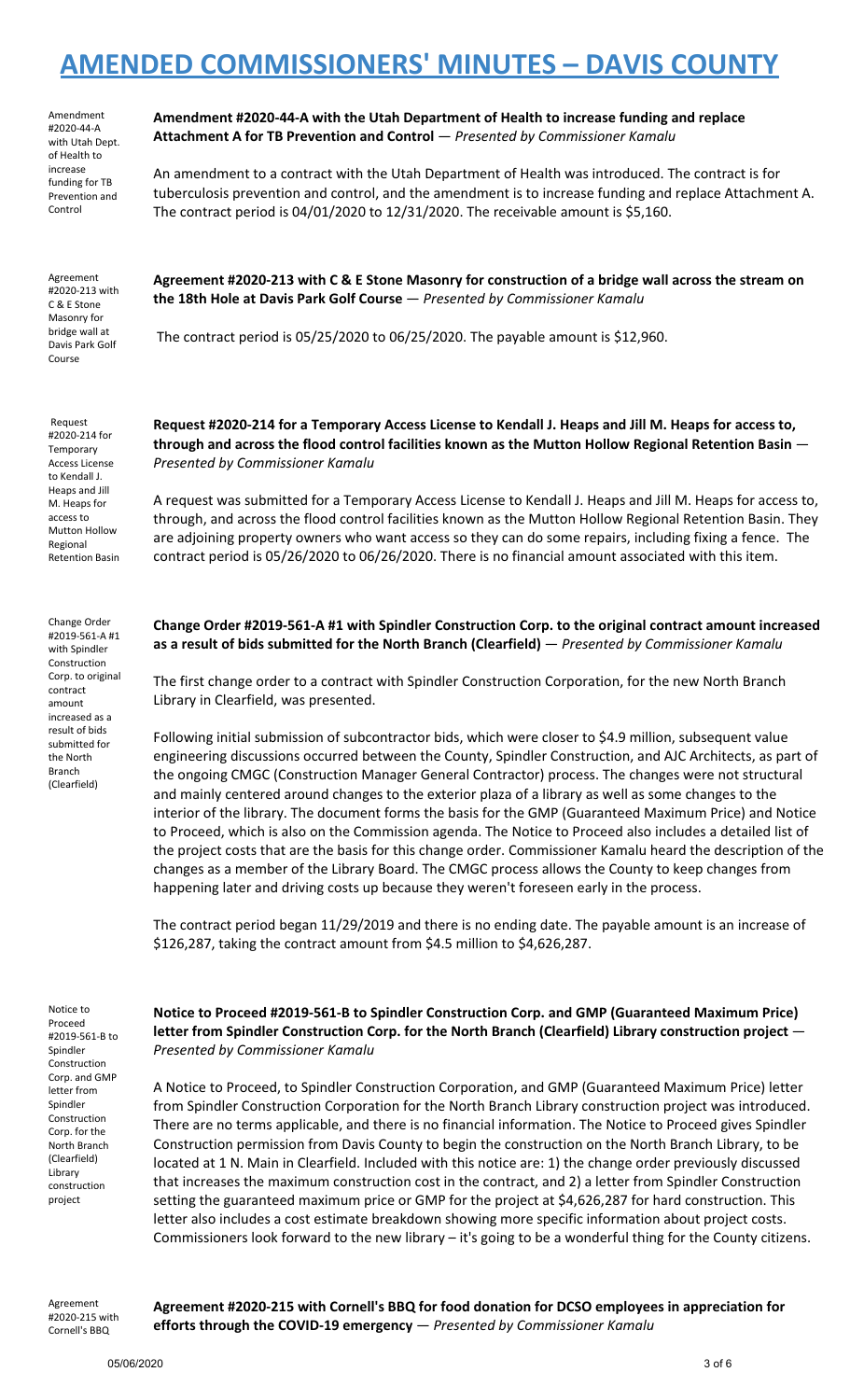**AMENDED COMMISSIONERS' MINUTES – DAVIS COUNTY** for food donation for DCSO employees An agreement with Cornell's Barbecue was presented. The agreement is for a food donation for Davis County Sheriff's Office employees in appreciation for their efforts throughout the COVID-19 emergency. The contract period is 05/09/2020 to 05/09/2020. The donation amount is \$1,120. Agreement #2020-216 with Northern Realty for food donation for DCSO employees **Agreement #2020-216 with Northern Realty for food donation for DCSO employees during the COVID-19 pandemic** — *Presented by Commissioner Kamalu* A second agreement for a food donation, from Northern Realty for Davis County Sheriff' Office employees during the COVID-19 pandemic, was introduced. The contract period is 05/15/2020 to 05/15/2020. The amount is \$200. Agreement #2020-217 with USA Wrestling Utah for high school wrestling tournament to take place at the Legacy Events Center **Agreement #2020-217 with USA Wrestling Utah for a high school wrestling tournament to take place at the Legacy Events Center in December 2020** — *Presented by Commissioner Kamalu* An agreement with USA Wrestling Utah was presented for a high school wrestling tournament at the Legacy Events Center. The tournament brings in 2,500 people with 70 percent of them coming from outside of Davis County. The contract period is 12/14/2020 to 12/19/2020. The receivable amount is \$5,397. Agreement #2020-218 with USA Wrestling Utah for two regional wrestling tournaments at Legacy Events Center: 1) Clash Duels; and 2) Salt Lake Slam **Agreement #2020-218 with USA Wrestling Utah for two regional wrestling tournaments at the Legacy Events Center: 1) Clash Duels; and 2) Salt Lake Slam** — *Presented by Commissioner Kamalu* A contract with USA Wrestling Utah, to hold two regional wrestling tournaments on one weekend at the Legacy Events Center, was introduced. The first tournament, the Clash Duels, brings in 3,750 people with 65 percent of them from outside of Davis County. The Salt Lake Slam, the second tournament, brings in 2,400 people with 85 percent of them from outside of Davis County. The contract period is 12/30/2020 to 01/02/2021. The receivable amount is \$3,986.10. Agreement #2020-219 with USA Wrestling Utah for state wrestling tournament at the Legacy Events Center **Agreement #2020-219 with USA Wrestling Utah for a state wrestling tournament to be held at the Legacy Events Center in January 2021** — *Presented by Commissioner Kamalu* An agreement with USA Wrestling, for the state wrestling tournament, was presented. This event brings in 4,891 people with 56 percent of them coming from outside of Davis County. The contract period is 01/27/2021 to 01/30/2021. The receivable amount is \$5,345.70. Agreement #2020-220 with Wasatch Soccer Club for 2020 Graduation Cup Soccer Tournament at Legacy Events Center **Agreement #2020-220 with Wasatch Soccer Club for the 2020 Graduation Cup Soccer Tournament at Legacy Events Center** — *Presented by Commissioner Kamalu* A contract with the Wasatch Soccer Club was introduced for the 2020 Graduation Cup Soccer Tournament to be held at the Legacy Events Center. The contract period is 06/08/2020 to 06/13/2020. The receivable amount is \$3,759.50. Governmental Entity Conflict of Interest Certification #2020-221 to Utah Dept. of **Governmental Entity Conflict of Interest Certification #2020-221 to the Utah Dept. of Human Services for** Davis County as the Local Authority to contract with them or one of their divisions or offices - Presented *by Commissioner Kamalu*

A Governmental Entity Conflict of Interest Certification to the Utah Department of Human Services was presented. The certification allows Davis County, as the local authority, to contract with this entity or one of their divisions or offices. The term begins 05/26/2020.

Amendment #2016-323-D to agreement with Boyer Hill

Human Services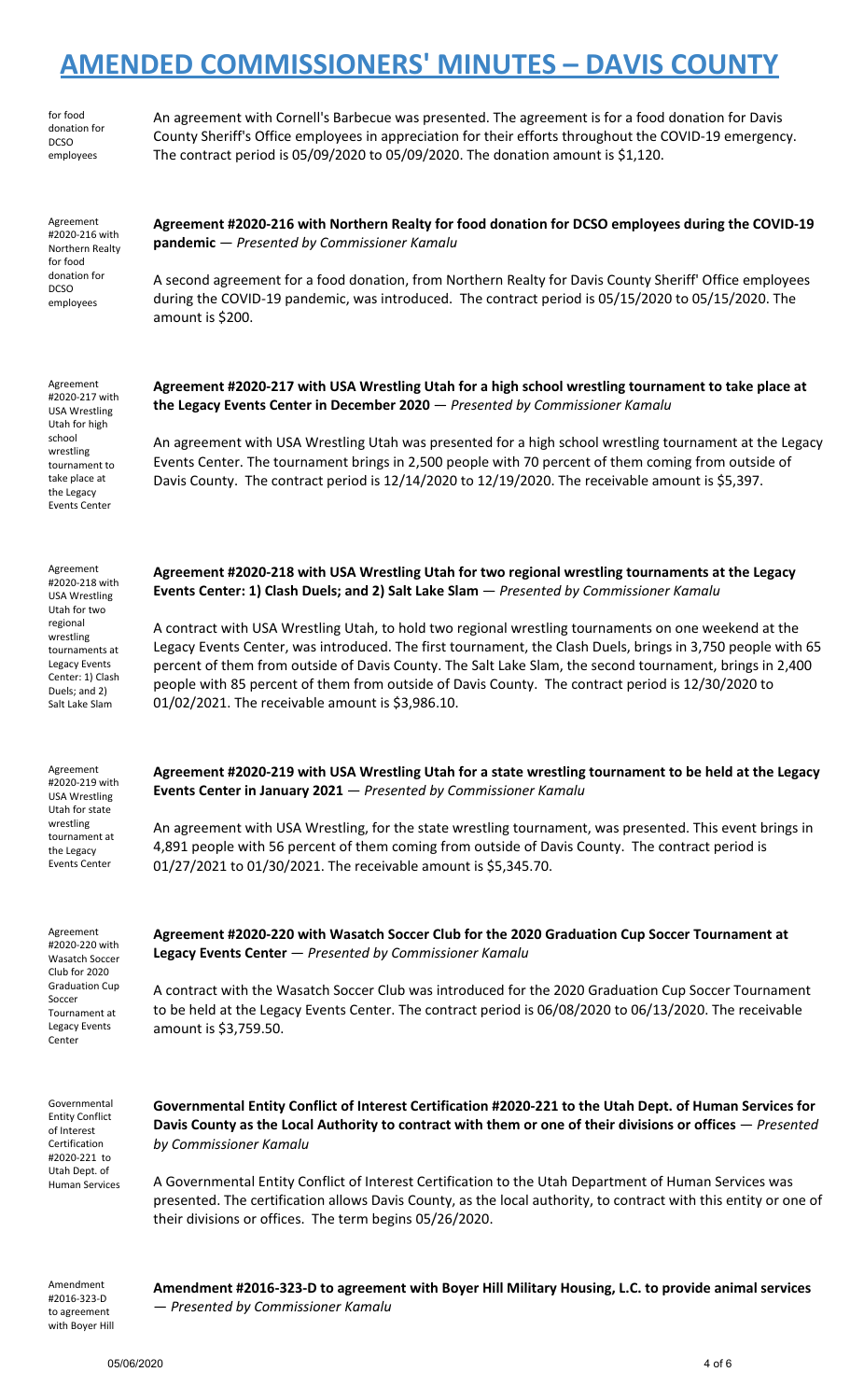Military Housing, L.C. to provide animal services

Amendment No. 4 to an agreement with Boyer Hill Military Housing LLC, for animal services, was introduced. [This Item was identified as an interlocal cooperation agreement in the meeting, but paperwork indicates it is a regular agreement.] The agreement is for Davis County Animal Care to provide animal services for housing areas for active duty personnel at Hill Air Force Base The contract period is 01/01/2020 to 12/31/2020. The receivable amount is \$5,388.25.

Amendments to interlocal cooperation agreements with multiple cities within Davis County

**Amendments to interlocal cooperation agreements with multiple cities within Davis County to provide animal services** — *Presented by Commissioner Kamalu*

Amendments to interlocal cooperation agreements between Davis County Animal Care and local cities were introduced. It was noted that agreements with Fruit Heights and Woods Cross were not among those being amended during this meeting. The amendments are the fourth made to each of the following agreements for animal services. The contract period of 01/01/2020 to 12/31/2020 is the same for each city. The receivable amounts differ and are based on a formula for the number of calls averaged over the past three years.

- Amendment #2016-229-D with Bountiful City, \$124,691.
- Amendment #2016-230-D with Centerville City, \$41,753.67.
- Amendment #2016-284-D with Clearfield City, \$146,969.54.
- Amendment #2016-231-D with Clinton City, \$98,752.64.
- Amendment #2016-232-D with Farmington City, \$70,971.09.
- Amendment #2016-246-D with Kaysville City, \$94,039.57.
- Amendment #2016-234-D with Layton City, \$338,612.13.
- Amendment #2016-255-D with North Salt Lake City, \$58,134.46.
- Amendment #2016-324-D with South Weber City, \$20,673.57.
- Amendment #2016-235-D with Sunset City, \$38,398.68.
- Amendment #2016-256-D with West Bountiful City, \$18,199.75.
- Amendment #2016-236-D with West Point City, \$48,476.56.

Motion to Approve Business and Action Items: Com. Elliott Seconded: Com. Stevenson All voted Aye

Commissioner Elliott moved to recess to the Board of Equalization. Commissioner Stevenson seconded the motion. All voted Aye.

**\_\_\_\_\_\_\_\_\_\_\_\_\_\_\_\_\_\_\_\_\_\_\_\_\_\_\_\_\_\_\_\_\_\_\_\_\_\_\_\_\_\_\_\_\_\_\_\_\_\_\_\_\_\_\_\_\_\_\_\_\_\_\_\_\_\_\_\_\_\_\_\_\_\_\_\_\_\_\_\_\_\_\_\_\_\_\_\_**

| <b>BOARD OF</b><br><b>EQUALIZATION</b> |                                                                                                                                 |
|----------------------------------------|---------------------------------------------------------------------------------------------------------------------------------|
| Property Tax<br>Register               | Property Tax Register matters were presented by Curtis Koch, Davis County Clerk/Auditor.                                        |
|                                        | Commissioners were asked to consider, under Auditor's Adjustments, three Veteran Exemption Tax<br>Abatements for the year 2019. |
|                                        | Motion to Approve: Com. Stevenson<br>Seconded: Com. Elliott<br>All voted Aye                                                    |
|                                        | Commissioner Elliott moved to reconvene the Commission Meeting. Commissioner Stevenson seconded the motion. All voted Aye.      |

**CONSENT ITEMS**